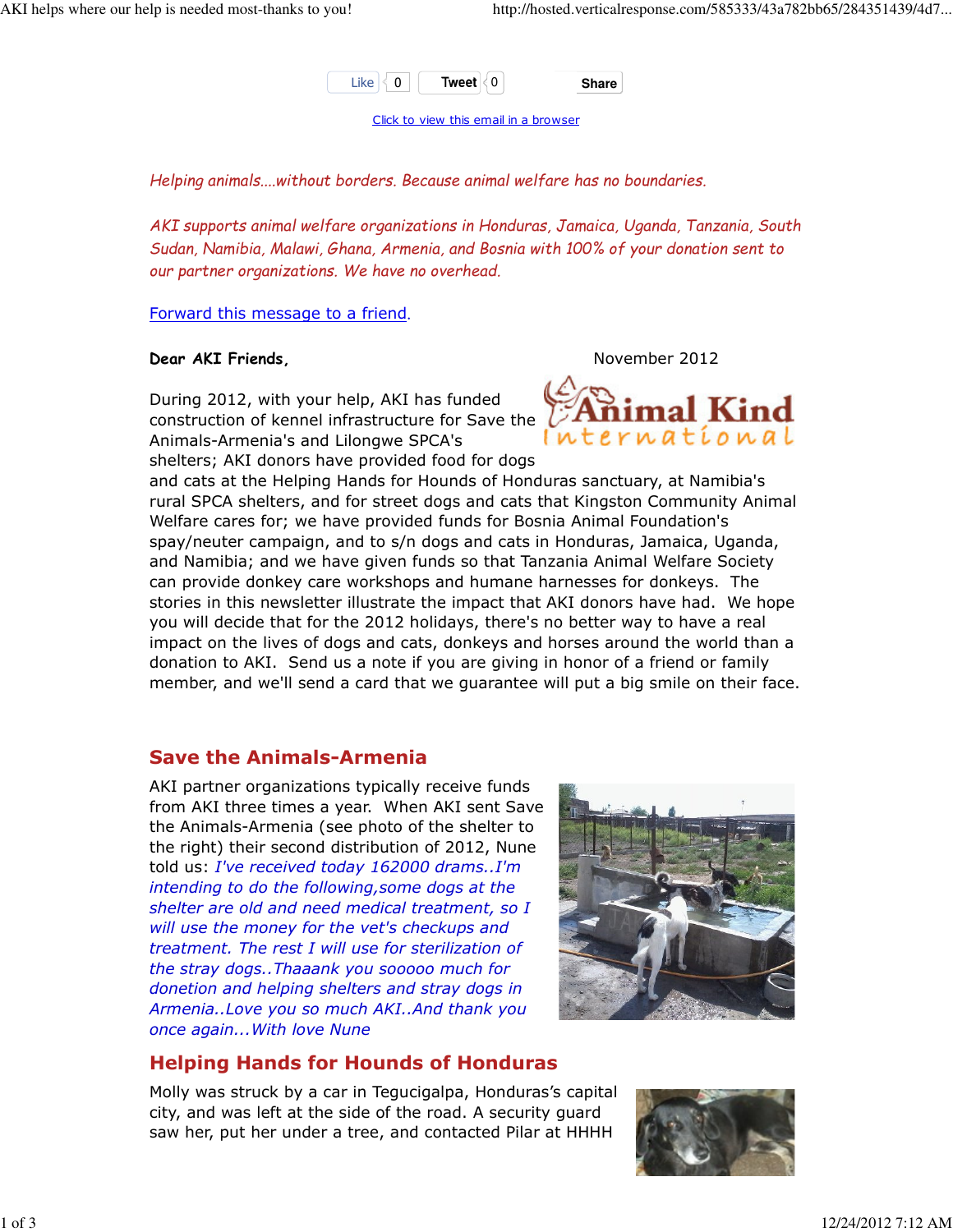for assistance. After being checked by a vet, Molly, who may be close to 10 years old, is resting comfortably at the HHHH sanctuary. However, it looks like she will have to have her front leg amputated. Pilar doubts that she will find a home



in Honduras, so Molly will have a permanent place at the HHHH sanctuary, where she can live out her life in a loving and secure environment. HHHH is the only organization in Tegoose that will rescue a dog (or cat) from the street, and provide vet care and a permanent place to live. AKI raises funds so that HHHH can provide for Molly and the other dogs and cats at the sanctuary.

# Namibia's Rural SPCAs

To really get a feel of what it's like to run a shelter and rescue on a shoestring, read some of the stories we recently received from our rural SPCAs in Namibia. http://www.animal-kind.org/nambiaadvocate.html (go to the middle of the page, and click on one of the six SPCAs listed)

You may find many of their concerns familiar, such as this from Otjiwarongo SPCA: Our big problem is that many people just come and surrender their animals. We also have quite a few abuse cases, especially young animals that do not get looked after. We try to educate, but where the animal has been really neglected we confiscate. Then Otjiwarongo has a very big problem with people not keeping their yards closed, so many dogs are roaming the streets.

Otjiwarongo SPCA also sent this nice bit of news: We have a group of children who come on Wednesday afternoons to walk all the dogs. They call themselves the Interactors and they are from the Otjiwarongo Secondary School. They are also very involved with the fundraising. Their assistance is extremely appreciated.

And from Walvis Bay SPCA, Edith sent a sentiment that all of us can relate to: On a good note we love our work and even if we can only save one animal we are happy.

You can designate Namibia's rural SPCAs for your AKI donation from the link above.

# Kingston Community Animal Welfare

AKI funds provide food, vet care, and spay/neuter for Kingston's street dogs and cats, like this recent rescue, about which Deborah told us: I went to visit a friend in hospital and on leaving I saw this itty bitty thing in the bottom of a garbage pan! I guess someone considered him rubbish! I drove home with him on my head! He was quite a busy little guy! His awful life sure didn't dampen his



indomitable spirit! He climbed on me from head to toe then decided he would just take a rest- atop my head! I got some funny stares from motorists! He got a very good home since!!!!

You can read more about Deborah's rescues, and you can support her community animal welfare efforts by donating to AKI: http://www.animal-kind.org/jamaicaphotoalbum.html

# Tanzania Animal Welfare Society

With AKI funds, in October, TAWESO trained